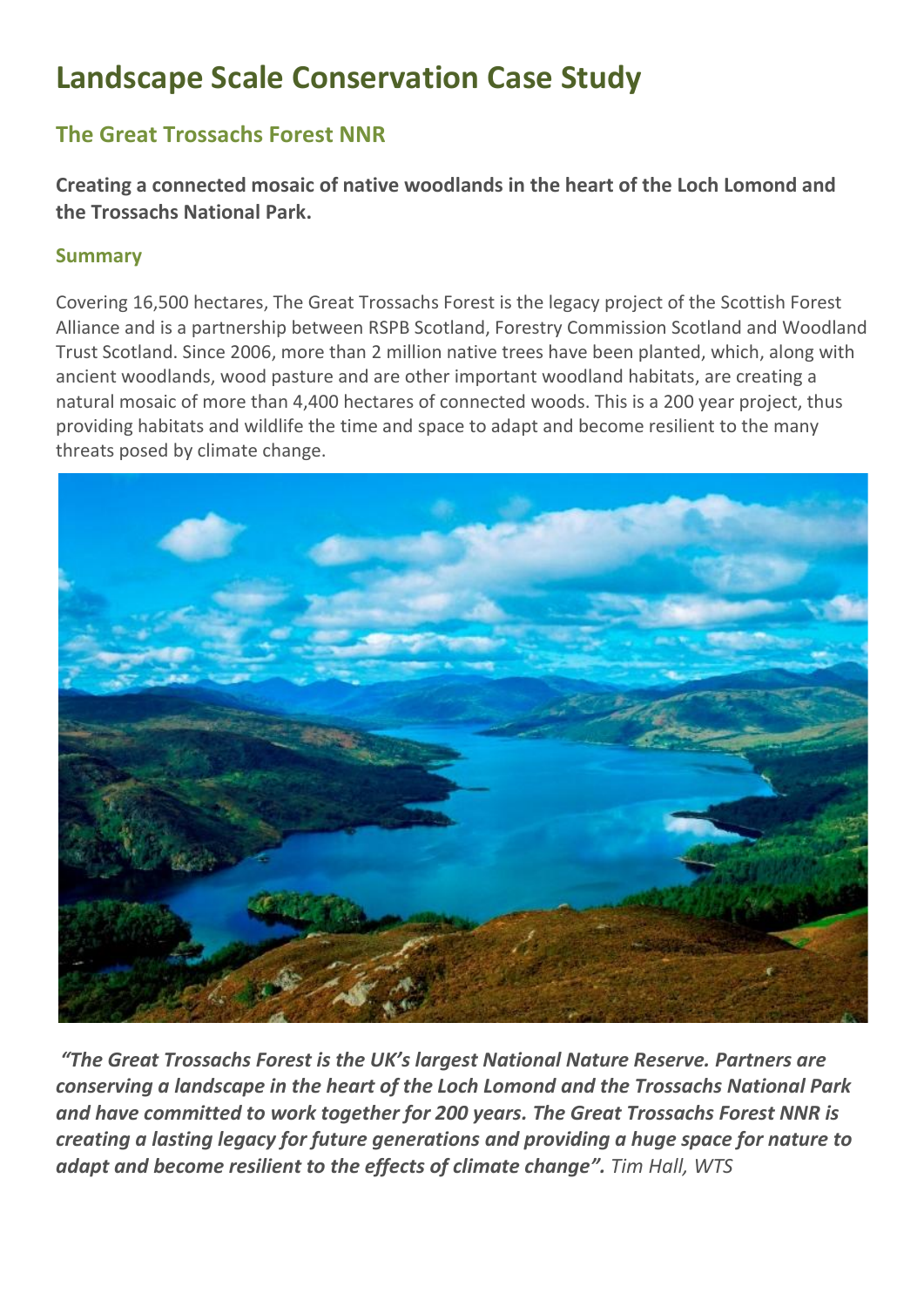# **Challenges**

#### **Time**

Trees take a long time to grow and having previously been part of the biggest sheep farm in Europe, our habitats are taking a long time to recover. This leads to many challenges as PR teams, funders, and communities expect to see demonstrable conservation improvements. Time also presents a challenge as visitors and communities will see the visible scar of our work (non-native tree felling, deer fencing and mounding) but the positive impact will only be felt by future generations. This can be difficult for people to accept.

#### **Keeping up momentum and enthusiasm**

New ideas and projects often attract more attention, meaning existing, on-going work can be overlooked. This occurs both within partner conservation organisations and amoung funders and publicists. Therefore, maintaining momentum and enthusiasm in a project that is only ten years into a 200 year agreement can, at times, be a challenge.

#### **Grazing pressure by deer and feral goats**

Achieving a grazing balance for our habitats whilst respecting the requirements of neighbouring land owners is challenging.

#### **INNS, Tree diseases & Climate change**

The challenges posed by an ever increasing suite of tree diseases, the constant work required to tackle INNS such as Rhododendron ponticum and our changing climate leads us to question how resilient are our woodlands? Have the right trees been planted or will they be under stress when they mature? What would happen if a whole species was eradicated by disease?

#### **Communication**

Our model of working together is such that each organisation is delivering its own corporate requirements whilst simultaneously delivering the vision and aims of The Great Trossachs Forest. Maintaining communication between partners, learning from each other and keeping our key stakeholders updated is critical to the success of the project.

#### **The solution**

When establishing The Great Trossachs Forest, the partners set out a shared vision, aims and objectives for the project but importantly did not require a full suite of strategic plans.

Delivery on the ground is guided by site management plans for individual sites and therefore reflects the conservation needs of each, as well as delivering the conservation objectives of each organisation. This flexibility means the focus of work for each organisation is slightly different, yet all are ultimately working towards the same goal.

*"As we have 200 years, we have the time to try out different conservation techniques, learn from each other and adapt as required." Yvonne Boles, RSPB*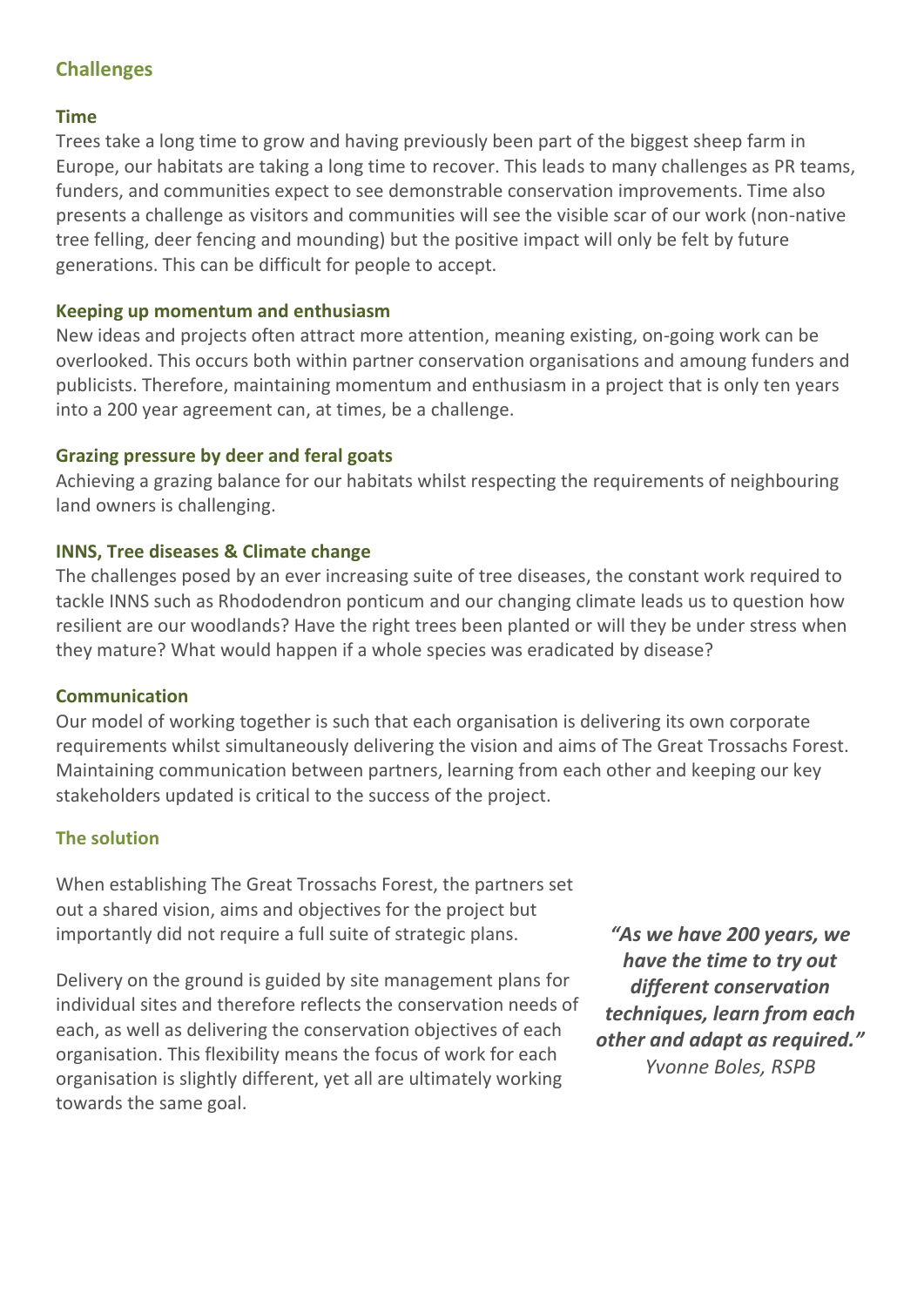### **Outcomes**

Throughout the first 10 years of the project we have completed a huge amount of conservation work. This has resulted in us having a constant stream of news stories that we can promote to maintain interest and enthusiasm in the project. Often when news has been quiet at one partner site, something will be happening elsewhere that all partners can report on.

After the first ten years of delivery, we now have an emerging connected woodland corridor covering more than 4,400 hectares. Our habitats are starting to recover and we are discovering an increasing number of important species that call The Great Trossachs Forest home.

Just as wild deer do not recognise land ownership boundaries, we also look at deer management on a landscape scale too. We have joined up fences between partner lands, jointly stalk area and undertake bi-annual helicopter counts to assess our deer populations. We also meet regularly to review deer management across the whole of the landscape.

## **Facts and figures**

- **3 partners working together over the lifetime of a 200 year project**
- **More than 2 million native trees have been planted.**
- **4,400 hectares of an emerging native woodland corridor and a mosaic of recovering habitats across the 16, 500 landscape area.**
- **Rare species have been found including pearl bordered fritillary butterfly, narrow bordered bee-hawk moth and the four spot beetle**

# The Great Trossachs Forest NNR in the National Park